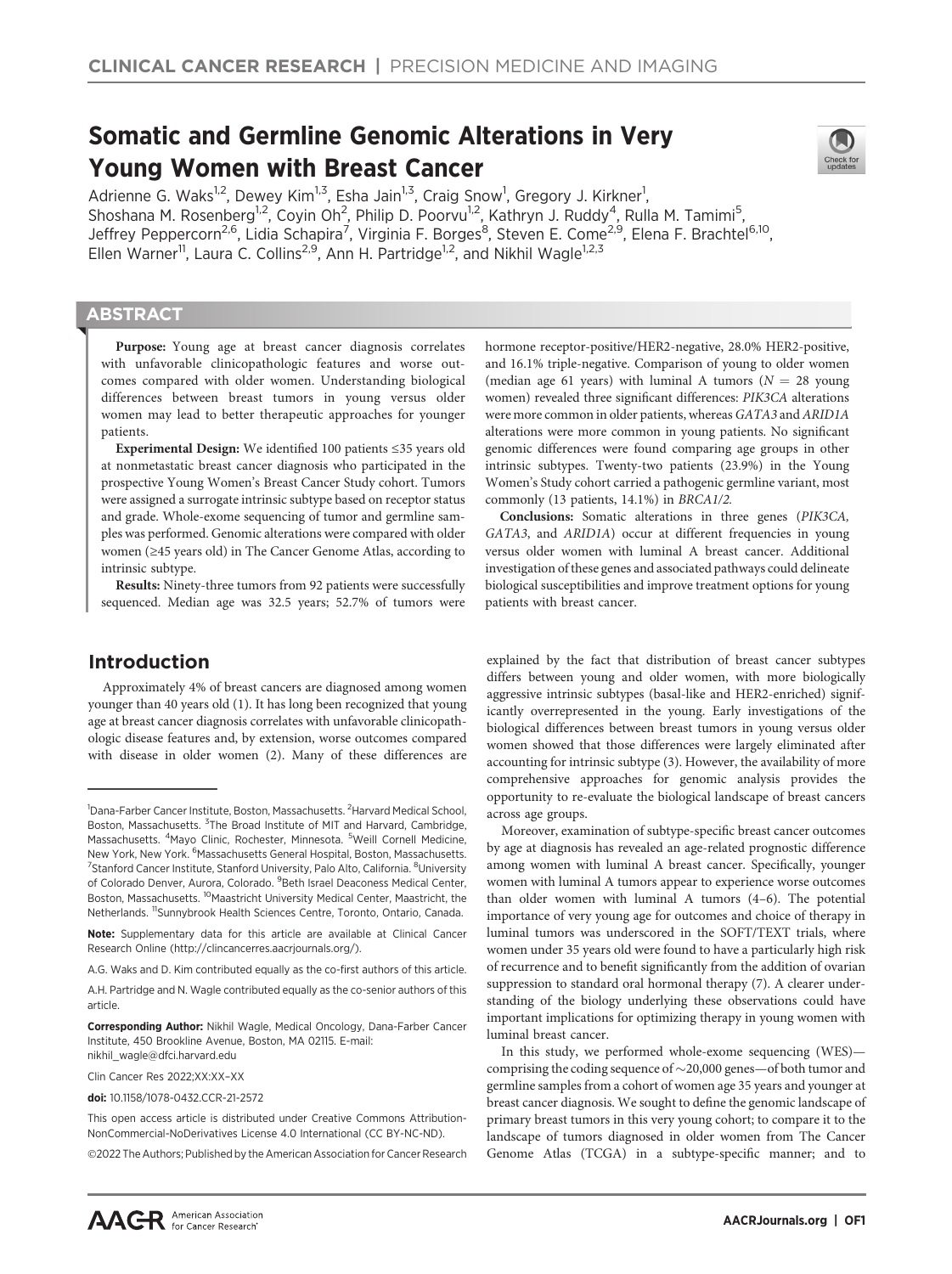# Translational Relevance

We performed whole-exome sequencing of tumor and germline for 92 women diagnosed with breast cancer at ≤35 years old, compared with older women (≥45 years old; median 61 years) in TCGA. In luminal A tumors, PIK3CA alterations were more common in older women, whereas GATA3 and ARID1A alterations were more common in younger women; 23.9% of young women carried a pathogenic germline variant (14.1% in BRCA1/2), which in several cases had not been covered in patients' original clinical germline testing. These results point to biological differences that may underlie some of the clinically distinct behavior of luminal A tumors in younger versus older women (e.g., differential chemosensitivity); suggest chromatin and transcriptional profiling as an important focus for follow-up investigations of distinct therapeutic targets among young patients; and underscore the importance of repeat germline testing as clinical methodologies improve and panels expand, particularly for groups at high germline risk.

comprehensively identify all pathogenic germline variants within the cohort.

# Materials and Methods

### Patient cohort

This is a subcohort derived from the Young Women's Breast Cancer Study ( $N = 1,302$ ), a larger prospective cohort study of women aged 40 years or younger at breast cancer diagnosis who sought care at one of 13 sites in the United States or Canada between 2006 and 2016. Eligible patients for the overall cohort were <6 months from initial breast cancer diagnosis. Participants were identified by review of pathology records and clinic visit lists, then sent a formal invitation to participate by mail. Participation entails medical record review for clinical variables including breast cancer stage and subtype, and germline mutation status; collection of blood and tissue biospecimens; and completion of baseline and follow-up questionnaires (mailed every 6 months for three years following breast cancer diagnosis, then annually thereafter) on which patients self-report data including personal demographics, breast cancer treatments received, family history, pregnancy history, and disease status at follow-up. Categories of pregnancy-associated breast cancer were defined based on evolving standards (8). The study was approved by the institutional review board at Dana-Farber/Harvard Cancer Center and all participating centers, and all patients provided written informed consent prior to any study activities. The study was conducted in accordance with the Declaration of Helsinki. Additional study details have been described previously (9–11).

Participants in this genomic sequencing subcohort were ≤35 years old at breast cancer diagnosis and represent the first 100 patients enrolled into the larger cohort who met this age cut-off (though sequencing did not succeed in all selected patients). All patients in this subcohort were diagnosed between 2006 and 2013. Patient and disease characteristics were obtained through medical record review and patient surveys. Central pathology review for grade and histology was conducted for all participants, and biomarkers including estrogen receptor (ER), progesterone receptor (PR), and HER2 status were abstracted from pathology reports and designated based on standard clinical guidelines as described previously (9). Receptor status and grade were used as a surrogate for intrinsic subtype, also as previously described, as follows: luminal A [ER-positive (ER+) and/or PRpositive (PR+), HER2-, and grade 1-2]; luminal B (ER+ and/or  $PR+$  and HER2+, or  $ER+$  and/or  $PR+$  and grade 3); HER2 enriched  $(ER-, PR-, and HER2+)$ ; or basal-like (ER, PR, and HER2-; ref. 12).

#### **WES**

Tumor or germline DNA was extracted from formalin-fixed paraffin-embedded (FFPE) tissue and peripheral blood mononuclear cells, respectively, and libraries for massively parallel sequencing were constructed as previously described, and are essentially the same as all protocols followed by TCGA (13). Sequencing data were generated via the Illumina HiSeq platform. The following pipeline was designed to match the software used to derive the TCGA-breast genomic data (14). Germline and tumor FASTQ files were aligned to the GRCh37 human reference assembly using BWA version 0.5.9 (15). The resulting BAM files were fed into Picard version 2.6–14 to filter out duplicate reads (MarkDuplicates) and flag OxoG artifacts (CollectOxoGMetrics; Picard Toolkit, Broad Institute, GitHub repository 2019). GATK version 3.1–1 was then used to fix misaligned short indels (IndelRealigner), adjust base quality scores (BaseRecalibrator), and in the case for germline samples, to call variants (HaplotypeCaller in GVCF mode; ref. 16). Somatic SNVs were called using MuTect version 1.1.6, and short indels were called using Strelka version 1.0.11, using default settings [LOD score > 6.3 for MuTect, read depth > 2, combined tumor/normal variant allele frequency (VAF) > 10% for <5bp indels, VAF > 2% for >5bp indels, and downstream post-call filtration for Strelka; ref. 17). False-positive somatic calls were controlled using a panel of normals (PoN) derived from TCGA samples, and with candidate read realignment with BLAT & NovoAlign ([http://www.](http://www.novocraft.com) [novocraft.com;](http://www.novocraft.com) ref. 18). GATK FilterByOrientationBias was used to control FFPE artifacts. Visual verification of somatic mutations via IGV was performed for mutations in SLC22A2. TCGA-breast somatic mutations were downloaded from the Broad Institute TCGA Genome Data Analysis Center (GDAC; Broad Institute TCGA Genome Data Analysis Center: Firehose version 2016\_01\_28. doi:10.7908/ C11G0KM9, 2016; accessed September 13, 2018) and clinical variables were downloaded from the Genomic Data Commons (GDC) portal (accessed September 13, 2018; refs. 14, 19).

Somatic copy-number variants (CNV) were called with ReCapSeg version 1.5.0, and ABSOLUTE version 1.06 was used to estimate tumor purity and ploidy, to detect subclonal copy-number alterations (SCNA), and to estimate mutation multiplicity (20). GISTIC 2.0 was used to detect significant areas of focal and arm-level amplifications and deletions (21). Significantly altered genes in the cohort were identified using MutSig2CV (22). Oncotator version 1.9.0 paired with the April 5, 2016, datasource corpus was used to annotate somatic SNVs and short indels (23). Mutational signatures were identified using SignatureAnalyzer-CPU (24). Fisher exact test (with Benjamini– Hochberg correction) was used to find Cancer Gene Census (CGC) genes (accessed May 27, 2020; ref. 25) significantly enriched or depleted in somatic mutations between cohorts (faceted by intrinsic subtype). Both somatic and germline statistical analyses were performed in Python using the Pandas, SciPy, and statsmodels modules. The oncoprint heatmaps depicting somatic alterations were made using ComplexHeatmap package (26). Somatic SNVs in PIK3CA were visualized as lollipop plots generated using the MutationMapper tool in cBioPortal (27).

An ordinary least squares (OLS) regression model was used to examine tumor mutational burden (TMB) as a function of diagnosis age and study cohort, faceted by intrinsic subtype. TCGA TMB data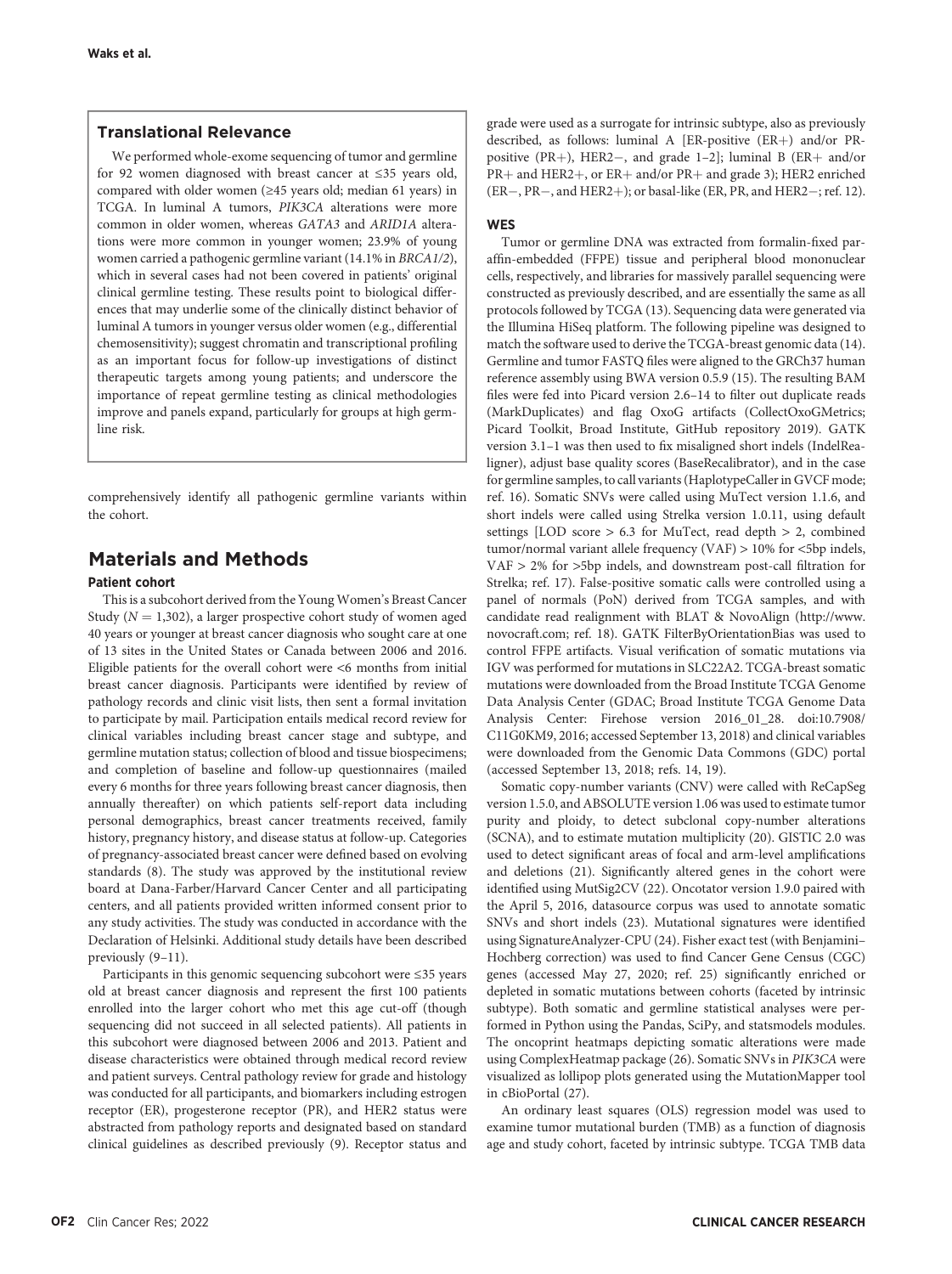were taken from a prior study on hypermutated breast cancer (28). The Python seaborn package was used to generate the visualization.

Pathogenic germline TCGA-breast cancer variants were derived from the TCGA PanCanAtlas germline working group Supplementary Materials (29). CharGer was used to isolate clinically relevant germline variants in 152 familial cancer-related genes, and gnomAD was used as an additional filter against low-quality ultrarare variants (30). Fisher exact test was used to compare the proportion of patients impacted by a pathogenic germline variant between cohorts.

# Data availability statement

The data generated in this study are available within the article and its Supplementary Data files.

# Results

### Patient/tumor characteristics and breast cancer outcomes in young women

Patient and tumor characteristics for the overall cohort (93 tumors from 92 patients; one patient had bilateral disease) are shown in Table 1. Median age in the Young Women's Study cohort was 32.5 years (range 23–35 years). The majority of patients had hormone receptor-positive (HR+; meaning,  $ER+$  and/or  $PR+$ )/HER2- breast cancer (52.7%), and 64.5% of patients had grade 3 breast cancer. Of note, 13 patients (14.0%) had received some neoadjuvant therapy prior to their sequenced tissue specimen. Given the very young age of women in the cohort overall, we assume that all or nearly all participants were premenopausal at breast cancer diagnosis. With 9.2 years of median follow-up, 4 patients had experienced locoregional breast cancer recurrence (without subsequent distant recurrence or death), 17 patients had experienced distant breast cancer recurrence, and 10 patients had died from breast cancer, for median distant recurrencefree survival of 9.5 years and median overall survival of 10.0 years.

#### Somatic genomic landscape in very young women

Analysis of somatic SNVs and short indels in the tumor samples demonstrated that the most common gene to contain SNVs and indels across the cohort was TP53 (41% of patients), followed by GATA3 (16%) and PIK3CA (14%; Supplementary Fig. S1). Full sequencing files are available in the data supplement (Supplementary Table S1; Supplementary Tables S2 and S3 provide associated clinical information by patient). Somatic CNV analysis revealed that ERBB2 was the most commonly affected gene, with 22% of patients showing ERBB2 amplification (Supplementary Fig. S2A). Analysis of significantly recurrently altered genomic alterations using MutSig2CV (Fig. 1) revealed 6 genes to be mutated more than expected by chance (in decreasing order of frequency): TP53, GATA3, PIK3CA, AT-rich interaction domain 1A (ARID1A), MAP3K1, and SLC22A2. Of these, ARID1A and SLC22A2 were not identified in a previous landmark analysis of nonmetastatic primary breast tumors across all age groups (31). SLC22A2 is a cation transporter with a role in cellular uptake of platinum chemotherapy agents (32); two tumors contained missense mutations in SLC22A2 at the exact same locus, although of unknown functional consequence (Supplementary Fig. S3). ARID1A, a component of the SWI/SNF chromatin remodeling complex, was altered in 8% of patients in our cohort, nearly all with loss of function mutations (nonsense or frameshift).

We evaluated whether differences in somatic mutational profile (SNVs and short indels) were observed on the basis of parity at diagnosis or pregnancy-associated breast cancer status within the sequenced cohort. We did not find any significant genomic differences between women who were parous versus nulliparous at breast cancer diagnosis (Supplementary Fig. S4). For women with pregnancyassociated breast cancer ( $N = 37$ ; defined as breast cancer diagnosed during pregnancy or ≤5 years post-partum), there was a statistically significant enrichment in TP53 and GATA3 alterations, compared with women with nonpregnancy-associated breast cancer (Supplementary Fig. S5).

Homologous recombination deficiency (HRD), APOBEC, and microsatellite instability (MSI) were the three mutational signatures detectable within the cohort (Fig. 1). The presence of the HRD signature was associated with basal-like subtype (Wilcoxon ranksum  $P < 7e-6$ ). Copy-number changes were analyzed and visualized in Supplementary Figs. S2A and S2B; full results of CNV analysis are included in the data supplement (Supplementary Table S4).

### Comparison of somatic landscapes in very young and older women

We compared all SNVs and short indels identified in our cohort with all alterations identified in older women (age ≥45 years) in TCGA for breast tumors. Median age in the older TCGA cohort was 61 years (range 45–90 years; Table 1). To avoid confounding by intrinsic subtype or histology (both of which are known to differ significantly based on age at breast cancer diagnosis; refs. 3, 33, 34), we excluded women with pure lobular histology from these analyses to focus entirely on ductal histology, and performed each comparison within the four intrinsic subtypes (luminal A, luminal B, HER2 enriched, and basal-like; Fig. 2A–D; ref. 35). Patient and tumor characteristics within luminal A and luminal B intrinsic subtype patients from the very young women's cohort versus TCGA older women's cohort are shown in Supplementary Table S5. Among women with nonlobular luminal A tumors ( $N = 28$ ), PIK3CA alterations were significantly enriched in older women (14% vs. 38% in younger vs. older women, respectively, q < 0.05), whereas GATA3 and ARID1A alterations were significantly more common in younger women (GATA3: 43% vs. 12% in younger vs. older women, respectively, q < 0.05; ARID1A: 18% vs. 2% in younger vs. older women, respectively,  $q < 0.05$ ; Figure 2B). Lollipop plot representations did not reveal any obvious difference between the localization of PIK3CA mutations in very young versus older women, which were primarily canonical hotspot mutations in the helical and kinase domains (Supplementary Figs. S6A and S6B). Correlation of specific alterations with invasive disease-free survival (iDFS) events in young women was not evaluated due to insufficient power (only two iDFS events in young women with luminal A tumors). No significant differences between young and older women were identified with the same analysis among nonlobular luminal B ( $N = 41$ ; Fig. 2C), HER2 enriched ( $N = 4$ ), and basal-like tumors ( $N = 17$ ; Fig. 2D). When the same analysis was run without consideration of intrinsic subtype or histology, PIK3CA alterations were still detected to be enriched in older women, and CDH1 was found to be enriched in older women (reflecting the known increased prevalence of lobular histology), but other significant differences were not found. Analysis of pure lobular histology tumors was not performed due to small numbers of this histology in the Young Women's Study cohort.

Comparative analysis of mutational signatures between the very young women's cohort and older women (≥45 years old) in TCGA revealed no statistically significant differences between the two age groups for the signatures represented among very young women (APOBEC, HRD, and MSI). TMB was also compared across age groups, and appeared overall similar. In the young women's cohort, median TMB was 1.55 mutations/megabase (mut/Mb; range 0.13–11.6) and one sample (1.1%) was hypermutated (defined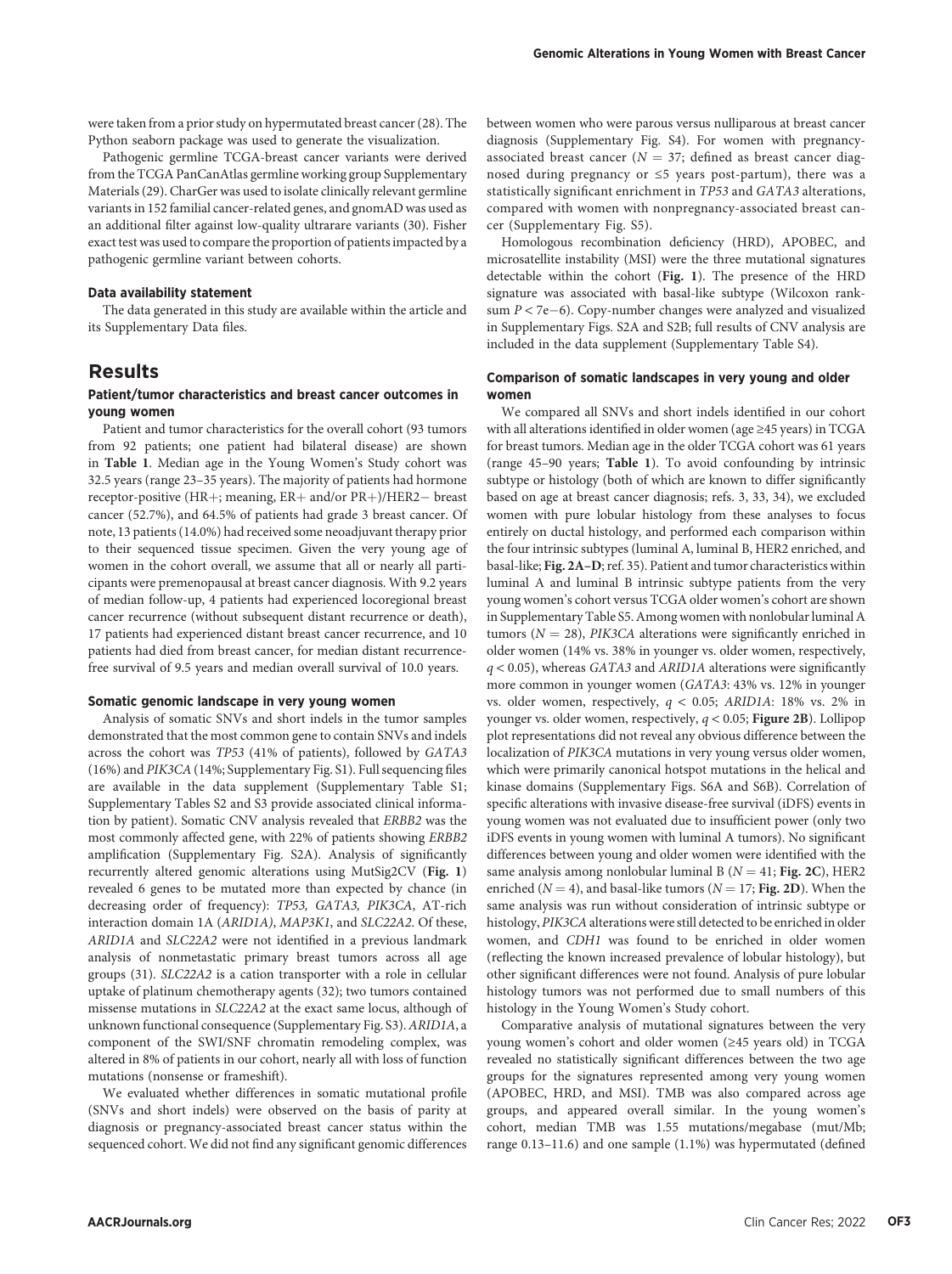Table 1. Patient and tumor characteristics, treatments received, and breast cancer outcomes for the sequenced young women's cohort versus TCGA ≥45-yo cohort.

| Parameter                      | YWBC (≤35 yo),<br>$N = 92$ patients<br>No. of patients (%) | TCGA $(≥45$ yo),<br>$N = 925$ patients<br>No. of patients (%) |
|--------------------------------|------------------------------------------------------------|---------------------------------------------------------------|
| Age at diagnosis (years)       | Median 32.5 (range<br>$23 - 35$                            | Median 61 (range<br>45-90)                                    |
| Race                           |                                                            |                                                               |
| Caucasian                      | 79 (85.9%)                                                 | 649 (70.2%)                                                   |
| Black or African-              | $0(0\%)$                                                   | 146 (15.8%)                                                   |
| American                       |                                                            |                                                               |
| Asian                          | 7 (7.6%)                                                   | 48 (5.2%)                                                     |
| Multi-racial                   | 3(3.3%)                                                    | Not collected                                                 |
| Other/unknown                  | 3(3.3%)                                                    | 82 (8.9%)                                                     |
| Ethnicity                      |                                                            |                                                               |
| Hispanic or Latina             | 6(6.5%)                                                    | 31 (3.4%)                                                     |
| Non-Hispanic or Latina         | 81 (88.0%)                                                 | 744 (80.4%)                                                   |
| Unknown/did not                | 5(5.4%)                                                    | 150 (16.2%)                                                   |
| answer                         |                                                            |                                                               |
| Anatomic stage at diagnosis    |                                                            |                                                               |
| 0 (DCIS)                       | 3(3.3%)                                                    | $0(0\%)$                                                      |
| L                              | 32 (34.4%)                                                 | 160 (17.3%)                                                   |
| Ш                              | 46 (49.5%)                                                 | 525 (56.8%)                                                   |
| Ш                              | 12 (12.9%)                                                 | 201 (21.7%)                                                   |
| IV                             | $0(0\%)$                                                   | 18 (1.9%)                                                     |
| Unknown                        | 0(0%)                                                      | 21 (2.3%)                                                     |
| T stage<br>Tis                 | 3(3.3%)                                                    | $0(0\%)$                                                      |
| T1                             | 45 (48.9%)                                                 | 241 (26.1%)                                                   |
| T <sub>2</sub>                 | 39 (42.4%)                                                 | 535 (57.8%)                                                   |
| T3                             | 5(5.4%)                                                    | 112 (12.1%)                                                   |
| T <sub>4</sub>                 | $0(0\%)$                                                   | 34 (3.7%)                                                     |
| ТX                             | $0(0\%)$                                                   | 3(0.3%)                                                       |
| N stage                        |                                                            |                                                               |
| N <sub>0</sub>                 | 47 (51.1%)                                                 | 455 (49.2%)                                                   |
| N1                             | 35 (38.0%)                                                 | 289 (31.2%)                                                   |
| $N2 - 3$                       | 8 (8.7%)                                                   | 162 (17.5%)                                                   |
| NΧ                             | 2(2.2%)                                                    | 19 (2.1%)                                                     |
| Tumor grade                    |                                                            |                                                               |
| 1                              | 5(5.4%)                                                    |                                                               |
| 2                              | 28 (30.1%)                                                 |                                                               |
| 3                              | 60 (64.5%)                                                 |                                                               |
| Receptor status                |                                                            |                                                               |
| $ER+$ or $PR+/HER2-$           | 49 (52.7%)                                                 |                                                               |
| $HER2+$                        | 26 (28.0%)                                                 |                                                               |
| $ER-/PR-/HER2-$                | 15 (16.1%)                                                 |                                                               |
| Other (HER2                    | 3(3.2%)                                                    |                                                               |
| indeterminate or               |                                                            |                                                               |
| unknown)                       |                                                            |                                                               |
| Histology                      |                                                            |                                                               |
| Ductal                         | 70 (75.3%)                                                 | 643 (69.5%)                                                   |
| Lobular                        | 2(2.2%)                                                    | 190 (20.5%)                                                   |
| Mixed ductal and lobular       | 8(8.6%)                                                    | Not collected                                                 |
| Other/unknown                  | 13 (14.0%)                                                 | 92 (9.9%)                                                     |
| Intrinsic subtype <sup>a</sup> |                                                            |                                                               |
| Luminal A<br>Luminal B         | 28 (30.1%)                                                 | 429 (46.4%)                                                   |
| HER2                           | 43 (46.2%)                                                 | 169 (18.3%)<br>68 (7.4%)                                      |
| Basal-like                     | 4 (4.3%)<br>17 (18.3%)                                     | 139 (15.0%)                                                   |
| Normal                         | $0(0\%)$                                                   | 29 (3.1%)                                                     |
| Unknown                        | 1(1.1%)                                                    | 91 (9.8%)                                                     |

(Continued on the following column)

Table 1. Patient and tumor characteristics, treatments received, and breast cancer outcomes for the sequenced young women's cohort versus TCGA ≥45-yo cohort. (Cont'd )

| <b>Parameter</b>                                                                | YWBC (≤35 yo),<br>$N = 92$ patients<br>No. of patients (%) | TCGA $(≥45$ yo),<br>$N = 925$ patients<br>No. of patients (%) |
|---------------------------------------------------------------------------------|------------------------------------------------------------|---------------------------------------------------------------|
| Surgery at original diagnosis                                                   |                                                            |                                                               |
| Lumpectomy                                                                      | 32 (34.8%)                                                 |                                                               |
| Unilateral mastectomy                                                           | 20 (21.7%)                                                 |                                                               |
| Bilateral mastectomy                                                            | 40 (43.5%)                                                 |                                                               |
| Chemotherapy receipt                                                            |                                                            |                                                               |
| Yes                                                                             | 79 (85.9%)                                                 |                                                               |
| N <sub>o</sub>                                                                  | 13 (14.1%)                                                 |                                                               |
| Hormonal therapy receipt <sup>b</sup>                                           |                                                            |                                                               |
| Yes                                                                             | 70 (76.1%)                                                 |                                                               |
| <b>No</b>                                                                       | 22 (23.9%)                                                 |                                                               |
| Received neoadjuvant therapy prior to sequenced tissue specimen                 |                                                            |                                                               |
| Yes                                                                             | 13 (14.0%)                                                 |                                                               |
| No                                                                              | 80 (86.0%)                                                 |                                                               |
| Parity at breast cancer diagnosis                                               |                                                            |                                                               |
| Nulliparous                                                                     | 43 (46.7%)                                                 |                                                               |
| Parous                                                                          | 49 (53.3%)                                                 |                                                               |
| Number of prior                                                                 | Median 2 (range 1-7)                                       |                                                               |
| pregnancies                                                                     |                                                            |                                                               |
| Pregnancy-associated breast cancer <sup>c</sup>                                 |                                                            |                                                               |
| Breast cancer during                                                            | 5(5.4%)                                                    |                                                               |
| pregnancy                                                                       |                                                            |                                                               |
| Breast cancer ≤1 year                                                           | 7(7.6%)                                                    |                                                               |
| post-partum                                                                     |                                                            |                                                               |
| Breast cancer >1 year                                                           | 25 (27.2%)                                                 |                                                               |
| and $\leq$ 5 years post-                                                        |                                                            |                                                               |
| partum                                                                          |                                                            |                                                               |
| Invasive disease-free survival events <sup>c</sup> (median follow-up 9.2 years) |                                                            |                                                               |
| None                                                                            | 71 (77.2%)                                                 |                                                               |
| Ipsilateral locoregional                                                        | 4(4.3%)                                                    |                                                               |
| recurrence                                                                      |                                                            |                                                               |
| Distant recurrence                                                              | 17 (18.5%)                                                 |                                                               |
| Contralateral new                                                               | 0                                                          |                                                               |
| breast primary invasive<br>tumor                                                |                                                            |                                                               |
| Breast cancer death                                                             | 10 (10.9%)                                                 |                                                               |
|                                                                                 |                                                            |                                                               |

Abbreviations: DCIS, ductal carcinoma in situ; TCGA, The Cancer Genome Atlas; yo, years old; YWBC, young women's breast cancer cohort.

Note: Ninety-two patients were included in the young women's cohort, comprising 93 specimens (one patient with bilateral breast cancers). Per patient parameters are listed with  $N = 92$ , per specimen parameters are listed with  $N =$ 93. Treatments received are for original diagnosis of nonmetastatic disease. Nine hundred twenty-five patients were in the older TCGA cohort. Parameters from the TCGA cohort that were not collected or not collected in the same manner as the YWBC cohort are left blank in the TCGA column.

<sup>a</sup>See intrinsic subtype definitions in Materials and Methods section. One patient with  $ER+/PR+/HER2$  unknown and grade 2 disease was categorized as luminal A.

<sup>b</sup>Hormonal therapy receipt was categorized as "yes" if a patient received any hormonal treatment approach (including ovarian suppression, tamoxifen, aromatase inhibitor, or other) through 5 years from study enrollment. The cohort included 72 patients with  $ER +$  or  $PR +$  tumor (either HER2 $+$  or HER2 $-$ ), of whom 70 received some hormonal therapy.

<sup>c</sup>Breast cancer during pregnancy was defined as breast cancer diagnosis date within 40 weeks prior to a child's reported birth date.

<sup>d</sup>Ipsilateral locoregional recurrence indicates patients with isolated locoregional recurrence only, without concurrent distant recurrence (there were no patients with locoregional recurrence and subsequent distant recurrence). Breast cancer death is not mutually exclusive of other categories.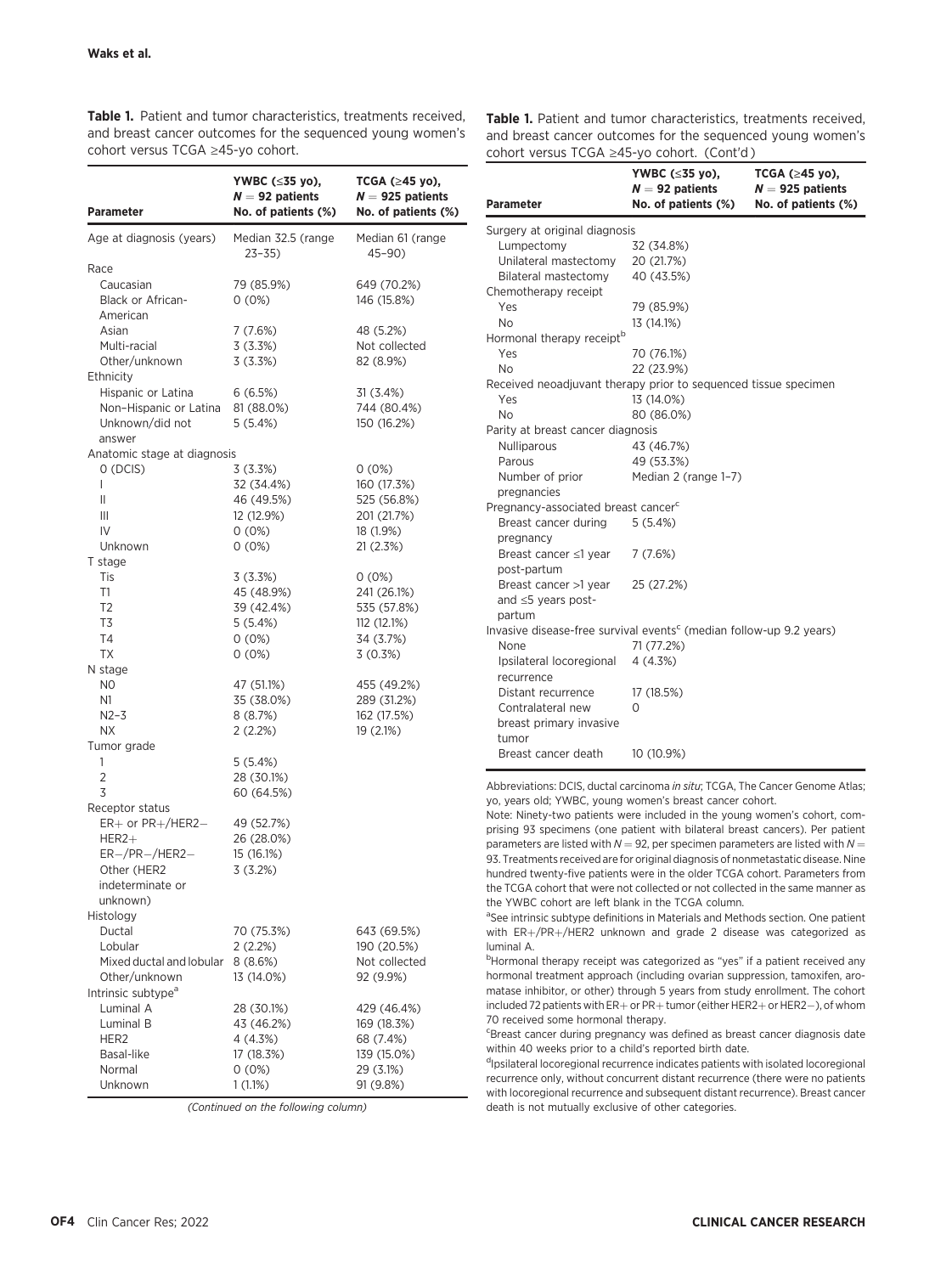

#### Figure 1.

Significant SNVs, short indels, and signature analysis. Comutation plot showing recurrent somatic alterations in significantly mutated genes across the cohort ( $N = 93$ ) as analyzed by MutSig2CV. TP53, GATA3, ARIDIA, MAP3K1, PIK3CA, and SLC22A2 are significantly mutated. The P values were computed using the Fisher method and truncated product method. FDR (q values) were generated using the Benjamini-Hochberg method to correct for multiple hypotheses. Genes that have a -log10 q-value ≥1 (red line) are considered significant. Bar graph (top) depicts the TMB (mutations/megabase) of each patient's tumor samples, followed by clinical annotations depicting histology, disease recurrence, and breast cancer subtype (key to the right of panel). Bottom panel annotations show cancer-specific pathogenic germline variants, and somatic mutational signatures of homologous recombination (HR) deficiency, APOBEC activity, and microsatellite instability (MSI).

as ≥10 mut/Mb). Among older women in TCGA, median TMB was 1.13 mut/Mb (range 0.025–142.6) and 10 samples (1.21%) were hypermutated. Incorporating both the young women's cohort patients and TCGA patients of all ages, we analyzed the correlation of TMB with age according to intrinsic subtype, and found no statistically significant correlation between TMB and age except in the HER2-enriched subpopulation, where there was a positive correlation between increasing age and increasing TMB (Supplementary Fig. S7).

### Germline genomic landscape of very young women

We examined the frequency and identities of pathogenic variants in germline DNA from our cohort of very young women and from older women (age ≥45 years) in TCGA. Median age in the older TCGA cohort was 61 years (range 45–90 years). Pathogenic germline variants were defined by the TCGA PanCanAtlas germline working group as described previously, with CharGer used to isolate clinically relevant variants (29, 30). Of the 92 women in our cohort, 22 (23.9%) carried a pathogenic germline variant, of which 13 (14.1%) had alterations in BRCA1 or BRCA2, and 10 (10.9%) had an alteration in another cancerrelated gene. These frequencies were similar to the youngest women ( $\leq$ 35 years old; median 32.5 years) in TCGA ( $N = 34$ ). By comparison, among older women in TCGA ( $N = 925$ ), 8.8% carried a pathogenic germline variant, of which 3.0% had alterations in BRCA1/2, and 5.7% had an alteration in another cancer-related gene (Table 2). All genes with pathogenic cancer-related germline hits by cohort are shown in Table 2. Supplementary Table S6 shows all pathogenic hits in any germline gene, cancer-related and noncancer-related.

All patients in whom WES identified a pathogenic germline variant had also undergone some clinical germline genetic testing in the past, though because all patients in this cohort were diagnosed with breast cancer between 2006 and 2013, the clinical testing these patients received typically involved only a small number of genes as opposed to the broader germline panels used today. Across all patients in our cohort, BRCA1/2 had been clinically evaluated in all patients; TP53 had been evaluated in 11% of patients; and additional genes had been evaluated in only two patients. Table 3 shows results from clinical germline genetic testing compared with germline WES performed in this study. WES identified all pathogenic variants found through clinical testing. For four additional patients, WES identified pathogenic variants in commonly described breast cancer susceptibility genes (PALB2 in three patients; TP53 in one patient) that had not been performed in the prior clinical genetic testing. For six more patients, WES identified pathogenic variants in cancer susceptibility genes never or rarely linked to breast cancer, which also had not been included in these patients' prior clinical genetic testing (BUB1B in two patients; COL7A1, GJB2, and PRSS1 in one patient each; one final patient with germline pathogenic BRCA2 mutation had a PRSS1 mutation as well; Table 3; refs. 36, 37).

# **Discussion**

In this work, we compared the somatic and germline landscape of very young women to older women with breast cancer. By focusing on a particularly young patient subset (≤35 years old, whereas many other investigations have used a cut off of ≤40 years old) and segregating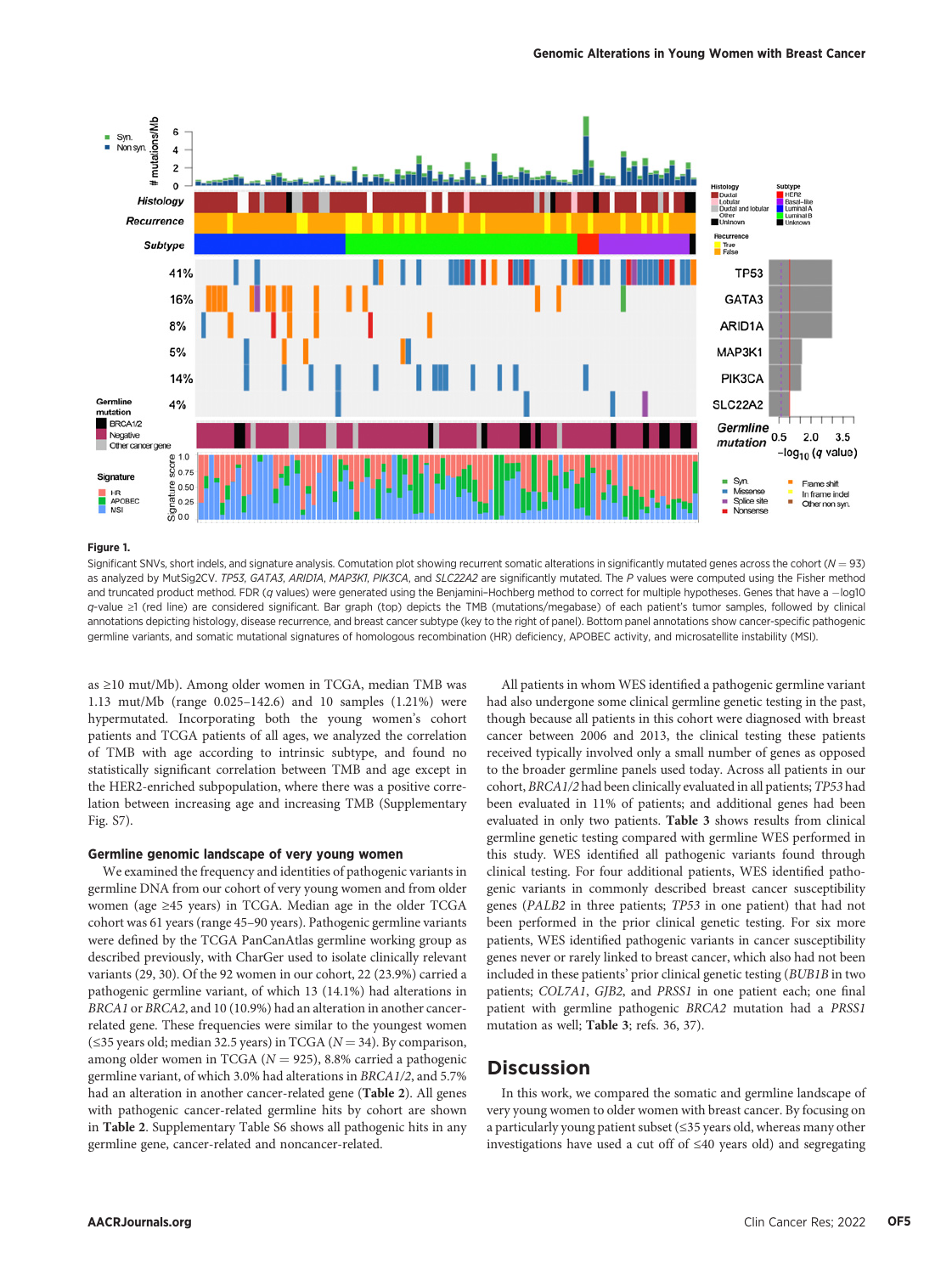

#### Figure 2.

Comparison of single nucleotide and short indel prevalence between Young Women's Breast Cancer Study cohort (≤35 years old) and TCGA patients ≥45 years old. A, All intrinsic subtypes; B, Luminal A; C, Luminal B; D, Basal-like. HER2-enriched subtype is not shown as there were only 4 Young Women's Breast Cancer Study cohort samples in this subtype. Analysis excluded patients with pure lobular tumor histology. Forty genes identified from the 2016 METABRIC study (35), in addition to one gene found to be significant by MutSig, were included for analysis. Only differences in the frequencies of alteration of each gene between the two cohorts, as opposed to the absolute frequency of alterations within each cohort, are depicted by the bars. Statistically significant differences (FDR < 5%) are highlighted in red.

analyses by tumor histology and intrinsic subtype, we sought to specifically identify genomic alterations that may have clinical importance for young women with breast cancer. Our focus on women ≤35 years old was also driven by the differential treatment implications around this age cut-off for premenopausal women participating in the SOFT/TEXT trials (7).

In the somatic genomic landscape of very young women with luminal A tumors, we identified fewer PIK3CA alterations and more alterations in GATA3 and ARID1A compared with older women. Previous literature demonstrates that younger women with luminal A

tumors experience worse breast cancer outcomes, and a number of reasons for this have been suggested including a lower chance of permanent chemotherapy-associated amenorrhea among younger women, decreased adherence to endocrine therapy among younger women, and inherent biology (4–6). PIK3CA mutations affect the catalytic subunit of a kinase in the PI3K pathway, which is overactive in a number of cancers including breast cancer. In early-stage breast cancer, the presence of a PIK3CA mutation correlates with improved long-term outcome (38), which is congruent with our observation that PIK3CA mutations are more common in luminal A tumors from older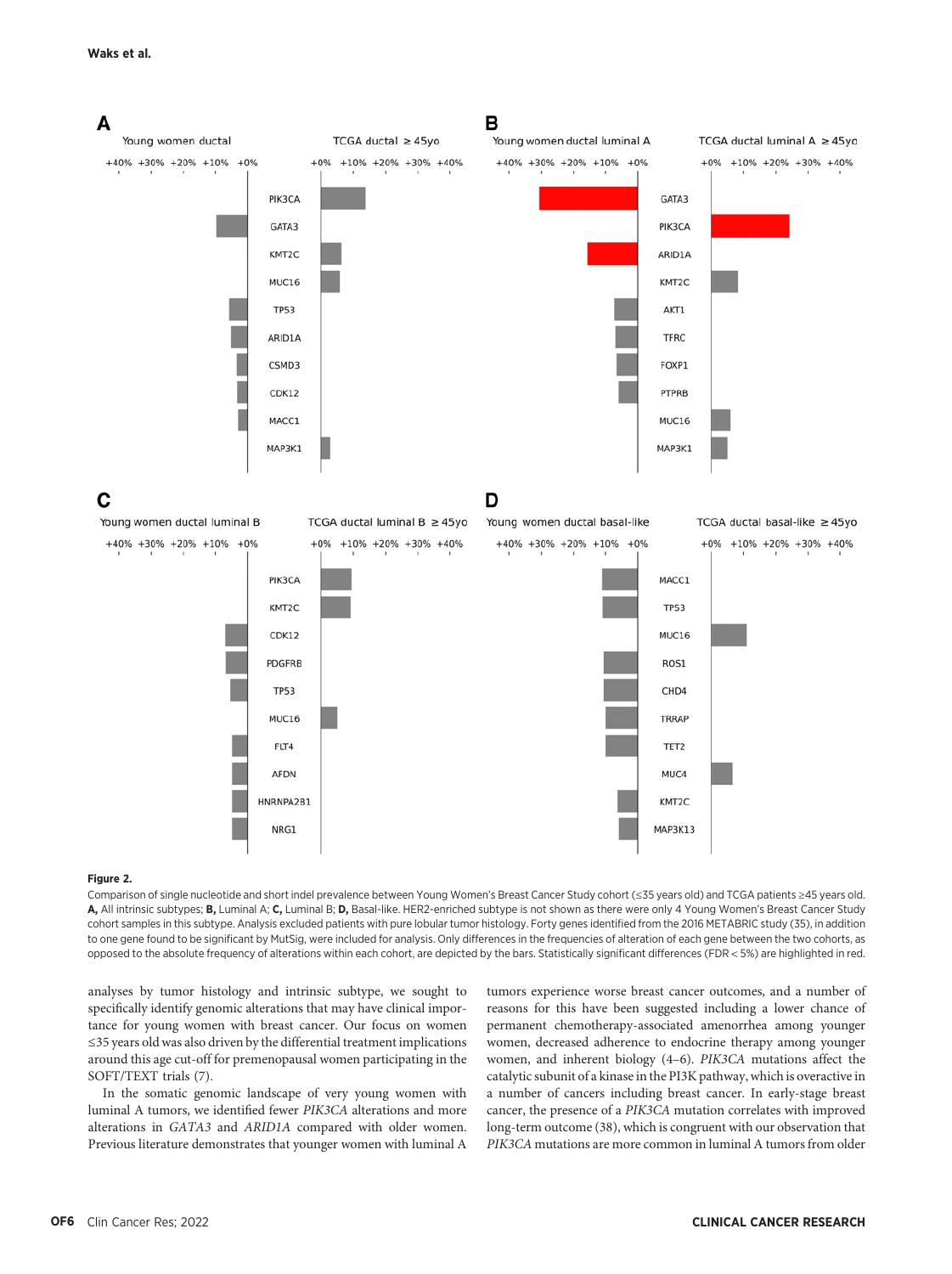| Patient cohort (age group)                                                             | Pathogenic germline variant<br>in any cancer gene no. (%) | Pathogenic germline vari-<br>ant in $BRCA1/2$ no. $(\%)$ | Pathogenic germline variant in non-BRCA1/2<br>cancer gene no. (%)                                                                                                                   |
|----------------------------------------------------------------------------------------|-----------------------------------------------------------|----------------------------------------------------------|-------------------------------------------------------------------------------------------------------------------------------------------------------------------------------------|
| Young Women's Breast Cancer 22 (23.9%) <sup>a</sup><br>Study ( $\leq$ 35 vo). $N = 92$ |                                                           | 13 (14.1%)<br>(3 patients)                               | 10 (10.9%)<br>BRCA1 (10 patients), BRCA2 PALB2 (3 patients), BUBIB (2 patients), TP53 (1 patient),<br><i>PRSS1</i> (2 patients), <i>GJB2</i> (1 patient), <i>COL7A1</i> (1 patient) |
| TCGA ( $\leq$ 35 yo), $N = 34$                                                         | $9(26.5\%)^a$                                             | 6 (17.6%)<br>BRCA2 (4 patients), BRCA1<br>(2 patients)   | 3(8.8%)<br>TP53 (1 patient), ATR (1 patient), ATM (1 patient), BRIP1<br>(1 patient)                                                                                                 |
| TCGA ( $\geq$ 45 yo), $N = 925$                                                        | $81(8.8\%)^a$                                             | 28 (3.0%)<br>(14 patients)                               | 53 (5.7%)<br>BRCA1 (14 patients), BRCA2 ATM (8 patients), ATR (3 patients), BRIP1 (3 patients),<br>CHEK2 (3 patients), PALB2 (3 patients), Other<br>(34 patients)                   |
| Comparison between YWBCS $P = 4.0e-5$<br>$\leq$ 35 yo and TCGA $\geq$ 45 yo            |                                                           | $P = 2.5e-5$                                             | $P = 0.066$                                                                                                                                                                         |
| Comparison between TCGA<br>$\leq$ 35 vo and TCGA $\geq$ 45 vo                          | $P = 2.8e - 3$                                            | $P = 8.3e - 4$                                           | $P = 0.44$                                                                                                                                                                          |

Table 2. Comparison of pathogenic germline findings by WES from Young Women's Breast Cancer Study cohort vs. TCGA.

Abbreviations: TCGA, The Cancer Genome Atlas; yo, years old; YWBCS, Young Women's Breast Cancer Study.

aTwo TCGA patients (one ≤35 years, one ≥45 years) had two pathogenic germline variants. One YWBCS patient had two pathogenic germline variants.

women, in whom prognosis is more favorable. Whether the level of PI3K pathway activity plays a causative role in the differential prognosis bears further investigation, which could shed light on the biological drivers of poorer prognosis in younger women.

Increased GATA3 alterations observed in very young women with luminal A tumors is of interest, but with unclear biological implications. GATA3, a transcription factor with important roles in ERregulated transcription and maintenance of luminal differentiation, is commonly mutated in breast tumors (39, 40). Two other groups have also reported a significantly higher percentage of GATA3 alterations in younger patients with breast cancer (33, 41). Lower GATA3 expression correlates with worse prognosis, thus its increased alterations in younger patients could possibly explain some of their less favorable outcomes. However, the biological effects of GATA3 in breast cancer in general are uncertain: evidence has suggested both oncogenic and tumor suppressor roles, and different mutations may be gain-of-function or loss-of-function (33, 40).

ARID1A is a component of the chromatin-regulating SWI/SNF complex and regulates ER-dependent transcriptional programs. Loss or depletion of ARID1A causes a switch in cell identities from luminal to basal-like (39). Alterations in ARID1A are well documented to correlate with worsened clinical outcomes among patients with breast cancer (39, 42), consistent with the increased frequency of ARID1A alterations in very young women with luminal A tumors in our cohort. Decreased ARID1A causes resistance to both tamoxifen and fulvestrant in breast cancer cell line models. In contrast, preclinical experiments suggest that ARID1A-mutated breast cancers may be sensitive to BET inhibitors (39, 42). The biological implications of increased ARID1A alterations among young patients with breast cancer should be further explored, with the hypothesis that ARID1A alteration may cause a more ER-independent transcriptome even in tumors that appear to be "luminal A" by histopathology. This in turn could clarify a mechanism behind poorer prognosis in young women with luminal A tumors, and suggest chromatin regulatory elements as a therapeutic target.

Our findings build on previous findings in breast cancer genomics of young women in multiple important ways, and broaden the clinical implications. In a previous paper by Azim and colleagues (33) examining tumor genomics by patient age within the TCGA breast

cancer cohort (≤45 years old vs. 46–69 years old vs. ≥70 years old), GATA3 was the only gene found to be mutated more frequently in younger patients. PIK3CA was numerically more likely to be mutated in older patients but this did not reach statistical significance (33). More recently, Kan and colleagues (41) showed a higher prevalence of GATA3 alterations in a cohort of Korean women that was enriched for, but not exclusively composed of, younger women, compared with the TCGA breast cancer cohort (this analysis did not control for intrinsic subtype). PIK3CA and ARID1A were not identified as differentially altered between younger and older patients in the Kan and colleagues analyses (41). Here, potentially due to upfront stratification by subtypes and focus on a particularly young patient subset (≤35 years old), we were able to replicate the GATA3 findings, demonstrate statistical significance of increased PIK3CA mutations in older patients, and newly identify ARID1A alterations as more likely to occur in younger patients.

In the Azim and colleagues analysis, intrinsic subtype (by 50-gene signature PAM50) was incorporated as a covariate in a logistic regression model to assess genomic differences (33). In contrast, our analysis stratified by intrinsic subtype (approximated from histologic parameters) ahead of time, allowing us to demonstrate that significant genomic differences are seen specifically in luminal A patients (despite the fact that this was not the most prevalent, and therefore not the highest powered, subgroup within the Young Women's Study cohort). The identification of genomic differences specific to luminal A tumors is notable because multiple groups have shown that luminal A is the only breast cancer subtype in which prognosis differs between young and older women—and therefore it is the subtype where biological differences may drive distinct clinical outcomes (4–6). Whether true biological differences exist between hormone receptor-positive younger and older patients with breast cancer, and if or how we should use that to guide different therapeutic decisions based on age, is an issue of enormous clinical importance. The large, prospective TAILORx and RxPONDER trials both suggest differential chemotherapy benefit between younger and older women with HR+/HER2- breast cancer (43, 44). It remains unclear what proportion, if any, of chemotherapy benefit seen in younger women may be due to a chemoendocrine effect versus an inherent biological difference that produces differential chemosensitivity. Findings, like those we present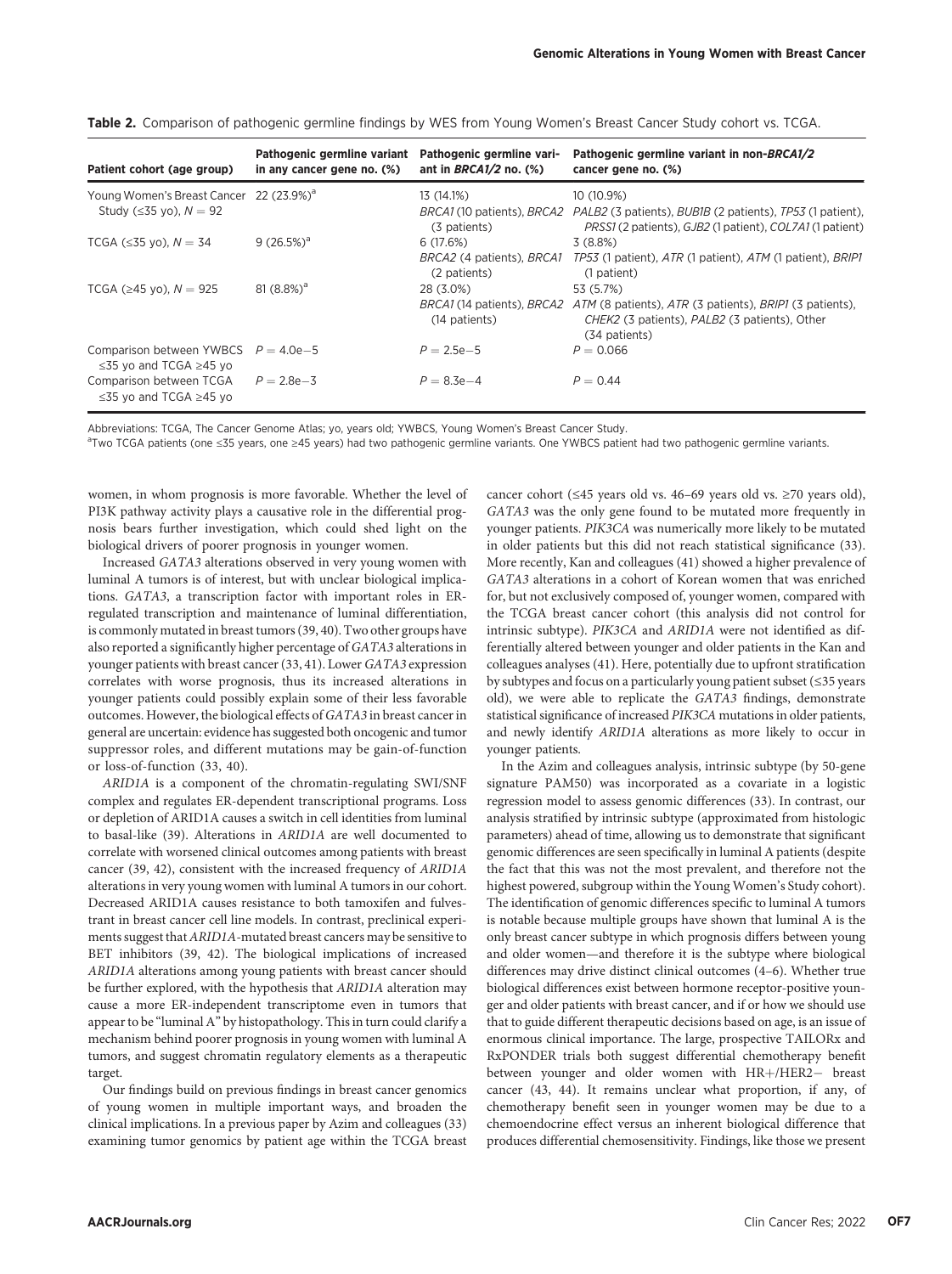| <b>Patient</b> | Pathogenic germline variant<br>identified by WES (alteration type) | Somatic hit identified by WES?<br>(if yes, alteration type) | <b>Gene ID from WES</b><br>tested clinically? | Pathogenic/likely pathogenic alteration<br>identified in clinical genetic testing |
|----------------|--------------------------------------------------------------------|-------------------------------------------------------------|-----------------------------------------------|-----------------------------------------------------------------------------------|
| 26             | BRCA1 (frameshift ins)                                             | Yes (LOH)                                                   | Yes                                           | BRCA1 (positive, clinically actionable)                                           |
| 309            | BRCA1 (frameshift del)                                             | Yes (LOH)                                                   | Yes                                           | BRCA1 (positive, clinically actionable)                                           |
| 315            | BRCA1 (frameshift del)                                             | No.                                                         | Yes                                           | BRCA1 (positive, clinically actionable)                                           |
| 663            | BRCA1 (nonsense mut)                                               | Yes (LOH)                                                   | Yes                                           | BRCA1 (positive, clinically actionable)                                           |
| 774            | BRCA1 (nonsense mut)                                               | Yes (LOH)                                                   | Yes                                           | BRCA1 (positive, clinically actionable)                                           |
| 786            | BRCA1 (nonsense mut)                                               | Yes (LOH)                                                   | Yes                                           | BRCA1 (positive, clinically actionable)                                           |
| 844            | BRCA1 (frameshift ins)                                             | Yes (LOH)                                                   | Yes                                           | BRCA1 (positive, clinically actionable)                                           |
| 879            | BRCA1 (frameshift del)                                             | Yes (LOH)                                                   | Yes                                           | BRCA1 (positive, clinically actionable)                                           |
| 953            | BRCA1 (frameshift del)                                             | Yes (LOH)                                                   | Yes                                           | BRCA1 (positive, clinically actionable)                                           |
| 1063           | BRCA1 (nonsense mut)                                               | No.                                                         | Yes                                           | BRCA1 (positive, clinically actionable)                                           |
| 228            | BRCA2 (frameshift ins)                                             | No.                                                         | Yes                                           | BRCA2 (positive, clinically actionable)                                           |
| 491            | BRCA2 (frameshift del)                                             | No.                                                         | Yes                                           | BRCA2 (positive, clinically actionable)                                           |
| 857            | BRCA2 (nonsense mut)                                               | Yes (LOH)                                                   | Yes                                           | BRCA2 (positive, clinically actionable)                                           |
| 29             | PALB2 (frameshift del)                                             | Yes (frameshift del and splice site)                        | <b>No</b>                                     | None                                                                              |
| 1033           | PALB2 (frameshift del)                                             | Yes (nonsense mut)                                          | Unknown <sup>a</sup>                          | None                                                                              |
| 1074           | PALB2 (splice site)                                                | No                                                          | No.                                           | None                                                                              |
| 406            | BUB1B (splice site)                                                | No                                                          | <b>No</b>                                     | None                                                                              |
| 915            | BUB1B (missense mut)                                               | No                                                          | <b>No</b>                                     | None                                                                              |
| 653            | TP53 (frameshift_del)_                                             | No                                                          | Unknown <sup>a</sup>                          | None                                                                              |
| 493            | COL7A1 (splice site)                                               | No                                                          | <b>No</b>                                     | None <sup>b</sup>                                                                 |
| 614            | GJB2 (frameshift del)                                              | No.                                                         | No.                                           | None                                                                              |
| 491            | PRSS1 (frameshift del)                                             | No.                                                         | <b>No</b>                                     | None                                                                              |
| 686            | PRSS1 (splice site)                                                | No                                                          | No                                            | None                                                                              |

Table 3. Comparison of WES and clinical genetic testing among very young women with pathogenic germline variants.

Abbreviation: LOH, loss of heterozygosity.

Note: All patients had some clinical genetic testing performed. For the "Gene ID from WES tested clinically" column: Yes indicates the gene was confirmed as evaluated in clinical testing; No indicates the gene was confirmed as not evaluated in clinical testing; Unknown indicates it is unknown whether the gene was evaluated in clinical testing (i.e., clinical genetic testing was performed, but it is unknown whether the specific gene of interest was evaluated).

<sup>a</sup>Clinical genetic testing for the gene of interest in these patients was highly unlikely, but its absence could not be entirely confirmed based on the records available. <sup>b</sup>Patient 493 had a BRCA2 VUS identified on clinical testing.

here, of potential true biological differences between tumors from younger versus older women may ultimately help to address this important clinical question.

Our germline WES of very young women with breast cancer revealed a number of findings with clinical implications. Germline mutations in BRCA1/2 are unsurprisingly enriched in this very young cohort, with 14.1% of patients harboring pathogenic mutations. This is congruent with germline findings in the Prospective Outcomes in Sporadic versus Hereditary breast cancer (POSH) cohort of nearly 3,000 patients with breast cancer diagnosed at age ≤40 years old, in which 12% of patients carried a pathogenic BRCA1/2 mutation (45). The frequency of germline susceptibility decreases substantially with increasing age, as demonstrated by our germline findings in older women from TCGA and, for example, the very large CARRIERS study cohort in which over 19,000 patients with breast cancer diagnosed at age ≤50 years old had a 7.3% chance of carrying a pathogenic variant in a cancer predisposition gene (46). With comprehensive sequencing we identified four patients with clinically important pathogenic germline variants (in PALB2 and TP53) not identified on their original clinical genetic testing because the altered gene was not clinically evaluated. The most important clinical lesson of our germline sequencing results is to underscore the importance of repeat germline testing as clinical methodologies improve and panels expand, particularly for groups at high germline risk such as young patients.

Beyond expected alterations in BRCA1/2, PALB2, and TP53, germline WES identified variants in four cancer susceptibility genes (BUB1B, PRSS1, COL7A1, and GJB2) that historically have not been linked or are only weakly linked to breast cancer. Specifically, germline mutations in BUB1B and PRSS1 have been previously linked to heritable gastrointestinal and pancreatic cancers, respectively. Germline mutations in COL7A1 and GJB2 have been implicated as potentially pathogenic in patients with breast and ovarian cancer (36, 37, 47). Of note, a somatic second hit was not detected in any of the patients with germline first hits in these less common genes. Though it is not clear whether these germline variants played a causative role in breast cancer pathogenesis for our patients, these data and similar data obtained from clinical expanded germline panel testing will be instrumental for establishing connections between germline alterations and specific cancer risks. At the same time, the fact that only 23.9% of these very young women had pathogenic germline variants found on WES suggests that there may be much yet to discover in this population.

Our analysis has several limitations. When considering the comparisons between luminal A tumors in young versus older women, it is important to note that intrinsic subtype in our cohort was defined according to pathologic features, and was defined according to gene expression microarrays in TCGA. However, pathology-based intrinsic subtype was previously shown to be an adequate surrogate for expression-based intrinsic subtype classification (12). In addition, the genomic differences we identified between luminal A patients were not observed when luminal A and B patients were grouped together (Supplementary Fig. S8), suggesting that the findings were not simply a result of differential classification between luminal subtypes in young versus older patients. Our failure to find significant differences in somatic alterations between young and older women with breast cancer in HER2 enriched and basal-like subtypes may be due to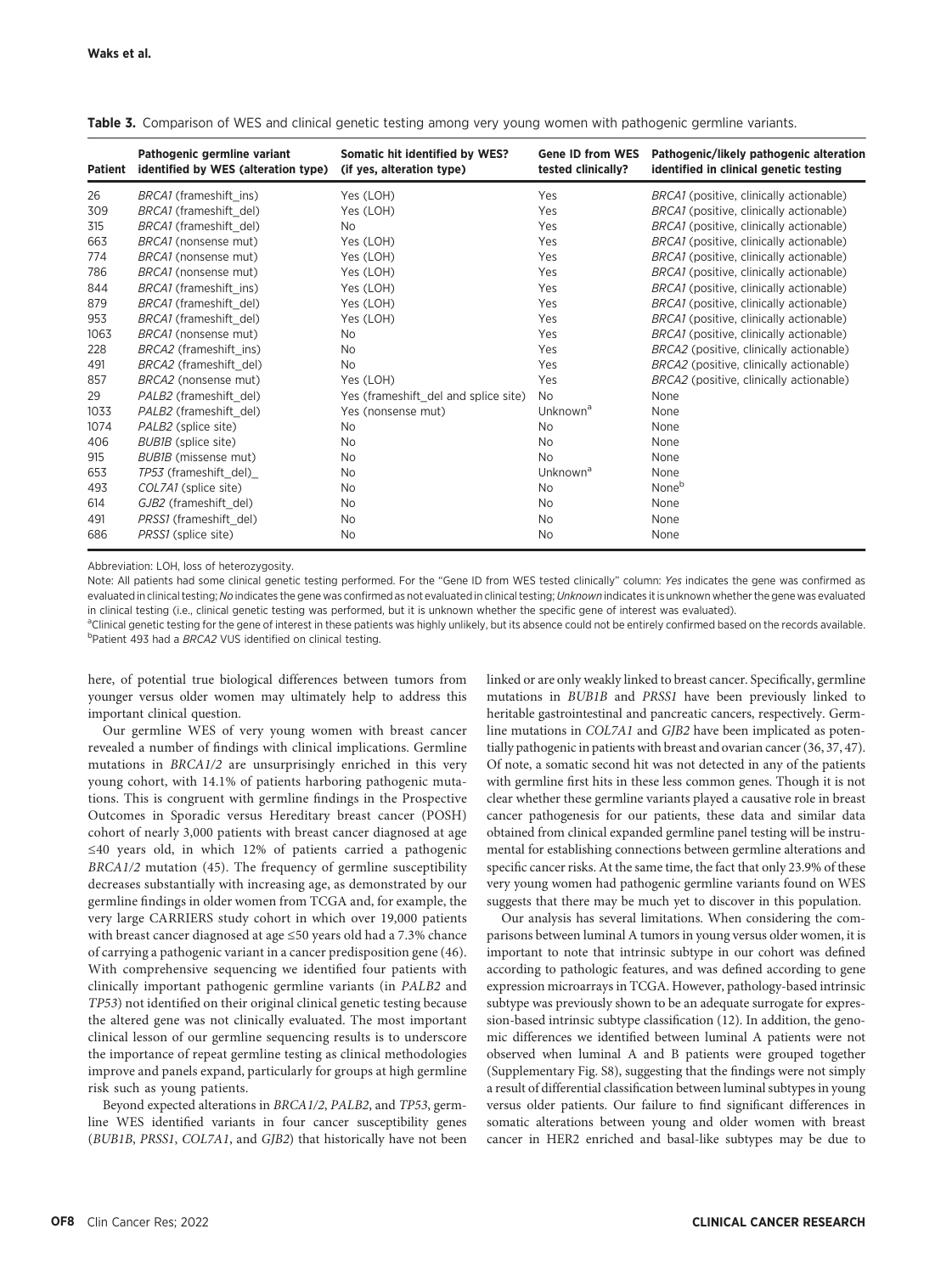underpowering given the small number of patients in each subgroup of young women. Although grade and histology were centrally reviewed in all patients, receptor status was centrally reviewed in only some cases. The receipt of neoadjuvant chemotherapy predating the sequenced tumor specimen may have impacted somatic alterations, although this was only an issue for a small minority of patients. Our results would be strengthened by analysis of a separate validation cohort, however we were not able to identify a cohort with a sufficient number of similarly young women and intrinsic subtype information available for each tumor, pointing to the novelty of our cohort as well as the need for further investigation in this area.

In summary, we have used WES of both tumor and germline specimens to investigate the unique pathogenesis of breast cancer in very young women. In germline sequencing, we identified a 14.1% prevalence of pathogenic BRCA1/2 alterations, and found several patients with actionable germline findings that were missed on older clinical testing platforms, serving as a reminder of the importance of updating germline testing in any patient at high risk for a familial cancer syndrome. Through somatic sequencing, we demonstrated an enrichment for ARID1A alterations in young women's breast tumors and identified three genes (PIK3CA, GATA3, ARID1A) in which somatic alterations could plausibly contribute to less favorable biology for young patients with luminal A breast cancer. The suggestion of distinct biological features for luminal tumors in young versus older women will be important to follow-up in order to understand whether these features could explain any of the age-related difference in chemosensitivity that was observed in the TAILORx and RxPONDER trials. Given the roles of GATA3 as a transcription factor and ARID1A as a chromatin regulator, examination of transcriptional profiles among young women's luminal A tumors will be an important next step. The ongoing study of larger cohorts of young women, with genomic analysis by tumor subtype, may help to delineate biological susceptibilities and improve treatment options for young patients with breast cancer.

#### References

- 1. Society AC. American cancer society: breast cancer facts and figures 2019–2020. <[https://www.cancer.org/content/dam/cancer-org/research/cancer-facts-and](https://www.cancer.org/content/dam/cancer-org/research/cancer-facts-and-statistics/breast-cancer-facts-and-figures/breast-cancer-facts-and-figures-2019-2020.pdf)[statistics/breast-cancer-facts-and-](https://www.cancer.org/content/dam/cancer-org/research/cancer-facts-and-statistics/breast-cancer-facts-and-figures/breast-cancer-facts-and-figures-2019-2020.pdf)figures/breast-cancer-facts-and-figures-2019- [2020.pdf](https://www.cancer.org/content/dam/cancer-org/research/cancer-facts-and-statistics/breast-cancer-facts-and-figures/breast-cancer-facts-and-figures-2019-2020.pdf)>.
- 2. Anders CK, Hsu DS, Broadwater G, Acharya CR, Foekens JA, Zhang Y, et al. Young age at diagnosis correlates with worse prognosis and defines a subset of breast cancers with shared patterns of gene expression. J Clin Oncol 2008;26: 3324–30.
- 3. Anders CK, Fan C, Parker JS, Carey LA, Blackwell KL, Klauber-DeMore N, et al. Breast carcinomas arising at a young age: unique biology or a surrogate for aggressive intrinsic subtypes? J Clin Oncol 2011;29: e18–20.
- 4. Partridge AH, Hughes ME, Warner ET, Ottesen RA, Wong YN, Edge SB, et al. Subtype-dependent relationship between young age at diagnosis and breast cancer survival. J Clin Oncol 2016;34:3308–14.
- 5. Johansson ALV, Trewin CB, Hjerkind KV, Ellingjord-Dale M, Johannesen TB, Ursin G. Breast cancer-specific survival by clinical subtype after 7 years follow-up of young and elderly women in a nationwide cohort. Int J Cancer 2019;144: 1251–61.
- 6. Liu Z, Sahli Z, Wang Y, Wolff AC, Cope LM, Umbricht CB. Young age at diagnosis is associated with worse prognosis in the Luminal A breast cancer subtype: a retrospective institutional cohort study. Breast Cancer Res Treat 2018; 172:689–702.
- 7. Francis PA, Regan MM, Fleming GF, Lang I, Ciruelos E, Bellet M, et al. Adjuvant ovarian suppression in premenopausal breast cancer. N Engl J Med 2015;372: 436–46.

# Authors' Disclosures

A.G. Waks reports other support from Genentech/Roche and MacroGenics outside the submitted work. J. Peppercorn reports personal fees and other support from GlaxoSmithKline outside the submitted work. N. Wagle reports personal fees from Eli Lilly and Co., Relay Therapeutics, and Flare Therapeutics and grants from Puma Biotechnologies outside the submitted work. No disclosures were reported by the other authors.

#### Authors' Contributions

A.G. Waks: Conceptualization, data curation, methodology, writing–original draft, writing–review and editing. D. Kim: Conceptualization, data curation, software, formal analysis, validation, visualization, methodology, writing–original draft, writing–review and editing. E. Jain: Visualization, writing–review and editing. C. Snow: Data curation, writing–review and editing. G.J. Kirkner: Formal analysis, writing–review and editing. S.M. Rosenberg: Writing–review and editing. C. Oh: Formal analysis, writing–review and editing. P.D. Poorvu: Writing–review and editing. K.J. Ruddy: Writing–review and editing. R.M. Tamimi: Writing–review and editing.J. Peppercorn: Writing–review and editing. L. Schapira: Writing–review and editing. V.F. Borges: Writing–review and editing. S.E. Come: Writing–review and editing. E.F. Brachtel: Writing–review and editing. E. Warner: Writing–review and editing. L.C. Collins: Writing–review and editing. A.H. Partridge: Conceptualization, resources, supervision, funding acquisition, methodology, writing–review and editing. N. Wagle: Conceptualization, resources, supervision, funding acquisition, methodology, writing–review and editing.

#### Acknowledgments

This research was supported by Susan G. Komen (A.H. Partridge), the Breast Cancer Research Foundation (A.H. Partridge), and the Susan Smith Executive Council (N. Wagle). The authors wish to acknowledge the patients who participated in this study.

The costs of publication of this article were defrayed in part by the payment of page charges. This article must therefore be hereby marked advertisement in accordance with 18 U.S.C. Section 1734 solely to indicate this fact.

Received July 15, 2021; revised November 17, 2021; accepted January 26, 2022; published first January 28, 2022.

- 8. Amant F, Lefrère H, Borges VF, Cardonick E, Lambertini M, Loibl S, et al. The definition of pregnancy-associated breast cancer is outdated and should no longer be used. Lancet Oncol 2021;22:753–4.
- 9. Poorvu PD, Gelber SI, Rosenberg SM, Ruddy KJ, Tamimi RM, Collins LC, et al. Prognostic impact of the 21-gene recurrence score assay among young women with node-negative and node-positive ER-positive/HER2-negative breast cancer. J Clin Oncol 2020;38:725–33.
- 10. Park EM, Gelber S, Rosenberg SM, Seah DSE, Schapira L, Come SE, et al. Anxiety and depression in young women with metastatic breast cancer: a cross-sectional study. Psychosomatics 2018;59:251–8.
- 11. Collins LC, Gelber S, Marotti JD, White S, Ruddy K, Brachtel EF, et al. Molecular phenotype of breast cancer according to time since last pregnancy in a large cohort of young women. Oncologist 2015;20:713–8.
- 12. Collins LC, Marotti JD, Gelber S, Cole K, Ruddy K, Kereakoglow S, et al. Pathologic features and molecular phenotype by patient age in a large cohort of young women with breast cancer. Breast Cancer Res Treat 2012;131:1061–6.
- 13. Fisher S, Barry A, Abreu J, Minie B, Nolan J, Delorey TM, et al. A scalable, fully automated process for construction of sequence-ready human exome targeted capture libraries. Genome Biol 2011;12:R1.
- 14. Berger AC, Korkut A, Kanchi RS, Hegde AM, Lenoir W, Liu W, et al. A comprehensive pan-cancer molecular study of gynecologic and breast cancers. Cancer Cell 2018;33:690–705.
- 15. Li H, Durbin R. Fast and accurate long-read alignment with Burrows-Wheeler transform. Bioinformatics 2010;26:589–95.
- 16. Van der Auwera GA, Carneiro MO, Hartl C, Poplin R, Del Angel G, Levy-Moonshine A, et al. From FastQ data to high confidence variant calls: the